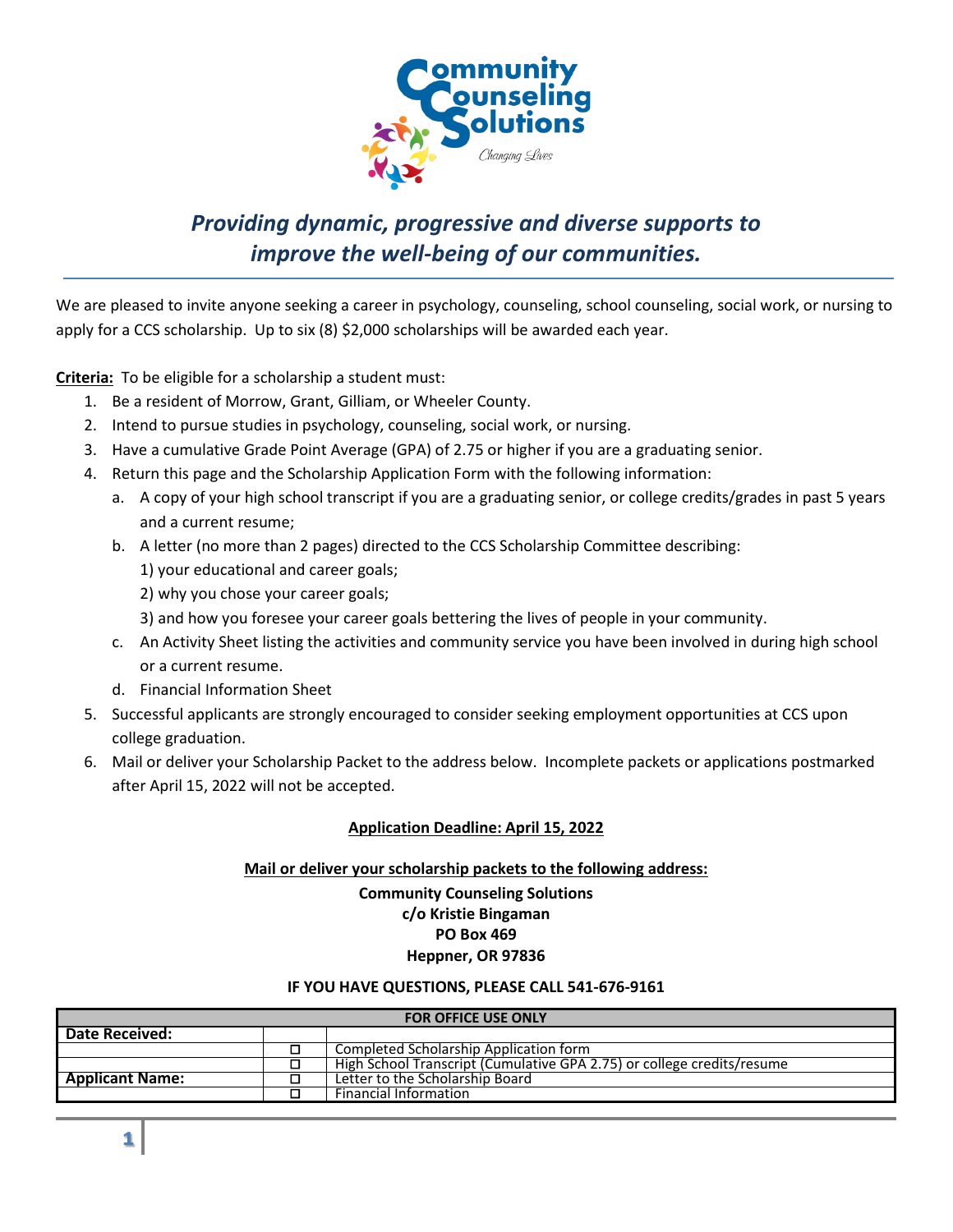

# **Scholarship Application Form**

#### **APPLICANT PERSONAL INFORMATION**

| <b>NAME (First, MI, Last)</b> |                                                                |                                                                              | <b>HIGH SCHOOL</b>                                                                                             |
|-------------------------------|----------------------------------------------------------------|------------------------------------------------------------------------------|----------------------------------------------------------------------------------------------------------------|
|                               | Yes / No                                                       |                                                                              |                                                                                                                |
| <b>DATE OF BIRTH</b>          | <b>US CITIZEN (circle)</b>                                     | <b>TELEPHONE NUMBER</b>                                                      | <b>E-MAIL ADDRESS</b>                                                                                          |
|                               |                                                                |                                                                              |                                                                                                                |
| <b>HOME MAILING ADDRESS</b>   |                                                                |                                                                              |                                                                                                                |
|                               |                                                                |                                                                              |                                                                                                                |
|                               | <b>CUMULATIVE HIGH SCHOOL/COLLEGE GPA (submit transcripts)</b> |                                                                              |                                                                                                                |
|                               |                                                                |                                                                              |                                                                                                                |
| <b>INTENDED COLLEGE</b>       |                                                                |                                                                              | <b>MAJOR</b>                                                                                                   |
|                               |                                                                |                                                                              |                                                                                                                |
| <b>CAREER GOAL</b>            |                                                                |                                                                              |                                                                                                                |
|                               |                                                                |                                                                              |                                                                                                                |
|                               | Have you previously applied for a CCS scholarship? ____ Yes    |                                                                              | No                                                                                                             |
|                               | If yes, were you awarded a scholarship? ____ Yes               | No                                                                           |                                                                                                                |
|                               |                                                                |                                                                              | I affirm that all statements included in this scholarship packet are true, complete, and correct.              |
|                               |                                                                |                                                                              | I certify that I will enroll as a student for the upcoming academic year and will use the Community Counseling |
|                               |                                                                | Solutions Scholarship funds towards expenses related to the school I attend. |                                                                                                                |

*<i>Z I give Community Counseling Solutions permission to share my name and/or picture should I become a recipient, for the purpose of public relations.* 

*I give Community Counseling Solutions permission to access my academic records for the purpose of tracking, monitoring, and evaluating my progress.* 

 *Falsification of information may result in termination and forfeiture of any scholarship granted.* 

**SIGNATURE DATE**